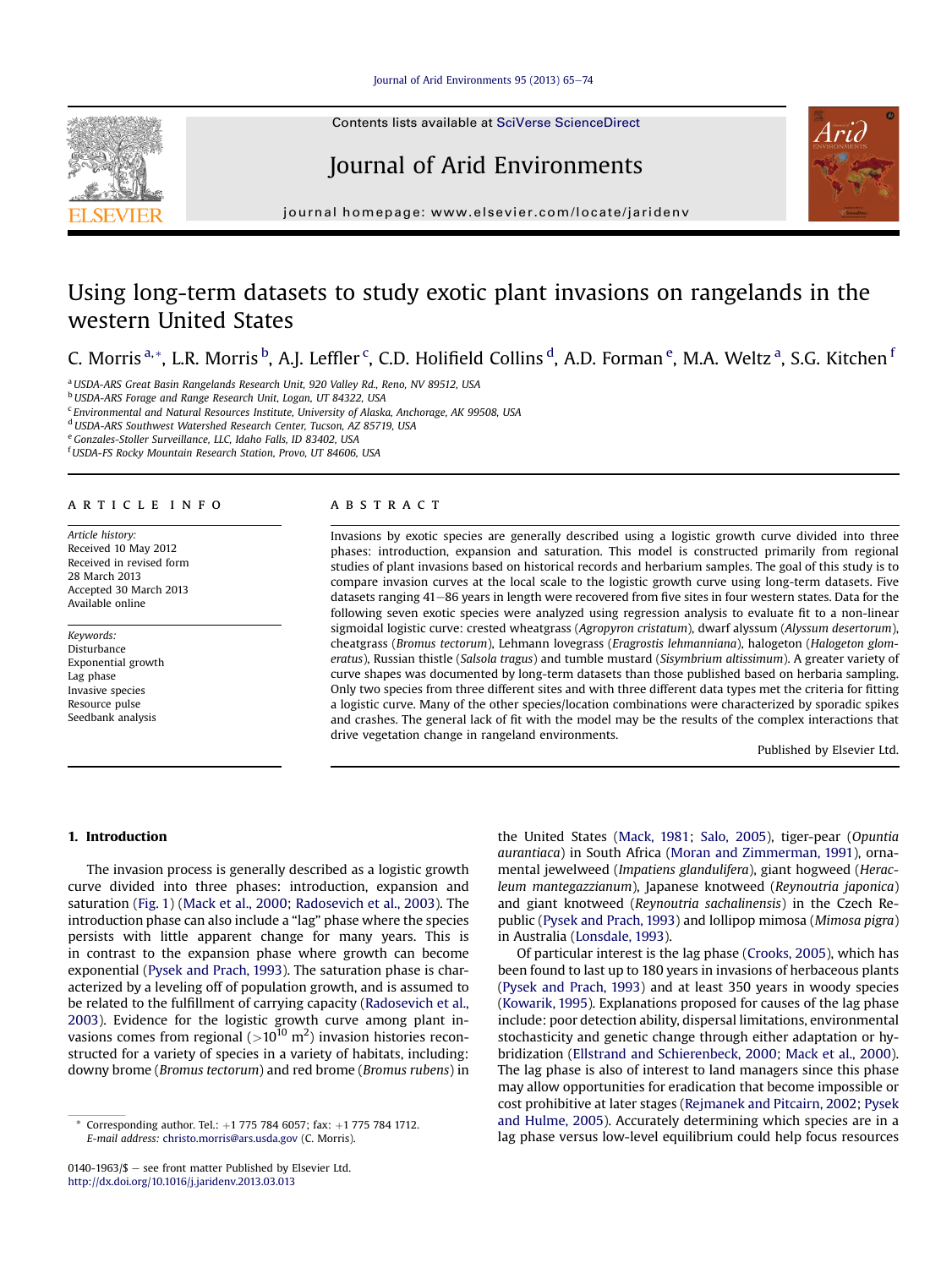<span id="page-1-0"></span>

Fig. 1. Idealized logistic growth curve showing the three phases of invasion by exotic species. Adapted from [Radosevich et al. \(2003\).](#page-9-0)

where they can have the most benefit. Also finding alternative detection methods for species which do not exhibit a lag phase could improve prevention efforts.

Since vegetation change can be slow or episodic and the lag phase of plant invasions may increase the length of time for an invasion beyond the scope of human detection, long-term retrospective data is useful to study the process ([Hobbie et al., 2003](#page-8-0)). Many studies have achieved this through the use of herbarium specimens alone or combined with written accounts [\(Mack, 1981](#page-8-0); [Pysek and Prach,](#page-9-0) [1993](#page-9-0); [Salo, 2005\)](#page-9-0). However, historical data sources are known to have limitations and biases [\(Strayer et al., 1986](#page-9-0)) and herbarium records are specifically known to suffer from biases in sampling scale, geographic range and consistency ([Delisle et al., 2003](#page-8-0); [Salo, 2005](#page-9-0); [Van Gemerden et al., 2005](#page-9-0)). Additionally, herbarium studies are generally based on cumulative new occurrences, which assumes that, once documented in a location, the plant persists in that location. More detailed metrics, such as cover or density are generally not measured. Another approach for studying weed invasions is to use long-term datasets, which are considered the most reliable and least biased form of historical data ([Strayer et al., 1986\)](#page-9-0). Though weaknesses can still include observer bias, infrequent sampling and inconsistencies in sampling intervals, this data is collected specifically for documenting changes in plant abundance.

#### Table 1

Site descriptions for long-term datasets.

The importance of scale, both spatially and temporally, in relation to weed invasions has been discussed over the past decade. In a recent survey, [Crall et al. \(2006\)](#page-8-0) found that only 38% of databases concerned with invasive species had more than 10 years of coverage and that the majority was at the spatial extent of the county or smaller. There is general consensus that data from a broad range of scales is important for both the management and prediction of weed invasions [\(Radosevich et al., 2003;](#page-9-0) [Jarnevitch](#page-8-0) [and Stohlgren, 2009](#page-8-0)). This can be due not only to the differences in data collection methods at different scales discussed above, but also to the differences in ecological processes such as density dependence at small scales and site occupation at larger scales. Despite these differences the primary predictive model for exotic plant invasions is based solely on large-scale data, with no reference to temporal scale. The objective of this study is to use longterm datasets to compare invasion patterns by exotic plant species at the local scale ( ${<}10^5$  m<sup>2</sup>) to the generalized logistic growth curve developed from regional invasions.

## 2. Methods

We explored long-term datasets that documented exotic weed invasions from a variety of sources, including USDA Forest Service Experimental Forests and Ranges, Department of Energy National Environmental Research Parks, National Science Foundation Longterm Ecological Research Sites, USDA Agricultural Research Service Experimental Watersheds and field stations associated with universities ([Adams et al., 2004](#page-8-0); [Lugo et al., 2006](#page-8-0)). When available, precipitation data and disturbance history records were collected in conjunction with vegetation data. All exotic species that were recorded throughout the timespan of data or that had high abundance at some point during the dataset were included for analysis.

## 2.1. Site descriptions

Our search resulted in datasets from five sites on rangelands in the western United States (Table 1). Descriptions of data collection and compilation for each site are described below, along with relevant information related to site characteristics. All sites are

| Site name                                           | State | <b>Site</b><br>size (ha) | Elev.<br>range $(m)$ | Ann.<br>precip. (mm) | Span of<br>data (yr.) | Data type         | Plant community type                                                                                                                              |
|-----------------------------------------------------|-------|--------------------------|----------------------|----------------------|-----------------------|-------------------|---------------------------------------------------------------------------------------------------------------------------------------------------|
| Walnut Gulch Experimental<br>Watershed <sup>a</sup> | AZ    | 0.1                      | 1220 - 1950          | 312                  | 1967-2008             | Cover             | Grassland (Bouteloua curtipendula,<br>Tridens muticus, Muhlenbergia porteri,<br>Acacia constricta, Larrea tridentata,<br>Prosopis velutina)       |
| Santa Rita Experimental Range <sup>b</sup>          | AZ    | 10,000                   | $900 - 1400$         | 389                  | 1953-2006             | Cover,<br>density | Desert scrub and woodland<br>(Bouteloua eriopoda, B. hirsuta,<br>Digitaria californica, Hilaria belangeri,<br>Cercidium floridum, Acacia greggii) |
| Idaho National Laboratory <sup>c</sup>              | ID    | 231,500                  | 1460-1620            | 215                  | 1950-2006             | Cover.<br>density | Shrub steppe (Artemisia tridentata<br>ssp. wyomingensis, Grayia spinosa,<br>Elymus elymoides, Achnatherum hymenoides,<br>Phlox hoodii)            |
| Desert Experimental Range <sup>d</sup>              | UT    | 600                      | $1547 - 2565$        | 157                  | 1934-1994             | Density           | Salt desert scrub (Atriplex confertifolia,<br>Ephedra nevadensis, Achnatherum hymenoides,<br>Elymus elymoides, Aristida purpurea)                 |
| Jornada Experimental Range <sup>e</sup>             | NM    | 35,000                   | 1176-2734            | 246                  | 1915-2001             | Density           | Semidesert grassland (Bouteloua eriopoda,<br>Sporobolus flexulosus, Pleuraphis mutica,<br>Scleropogon brevifolus, Aristida spp.)                  |

<sup>a</sup> [\(Goodrich et al., 2008](#page-8-0); [King et al., 2008\)](#page-8-0).

[\(McClaran et al., 2003](#page-8-0)).

<sup>c</sup> [\(Harniss and West, 1973;](#page-8-0) [Anderson and Inouye, 2001\)](#page-8-0).<br><sup>d</sup> (Holmgren, 1975; West, 1979; Adams et al. 2004).

[\(Holmgren, 1975](#page-8-0); [West, 1979;](#page-9-0) [Adams et al., 2004](#page-8-0)).

<sup>e</sup> [\(Yao et al., 2006\)](#page-9-0).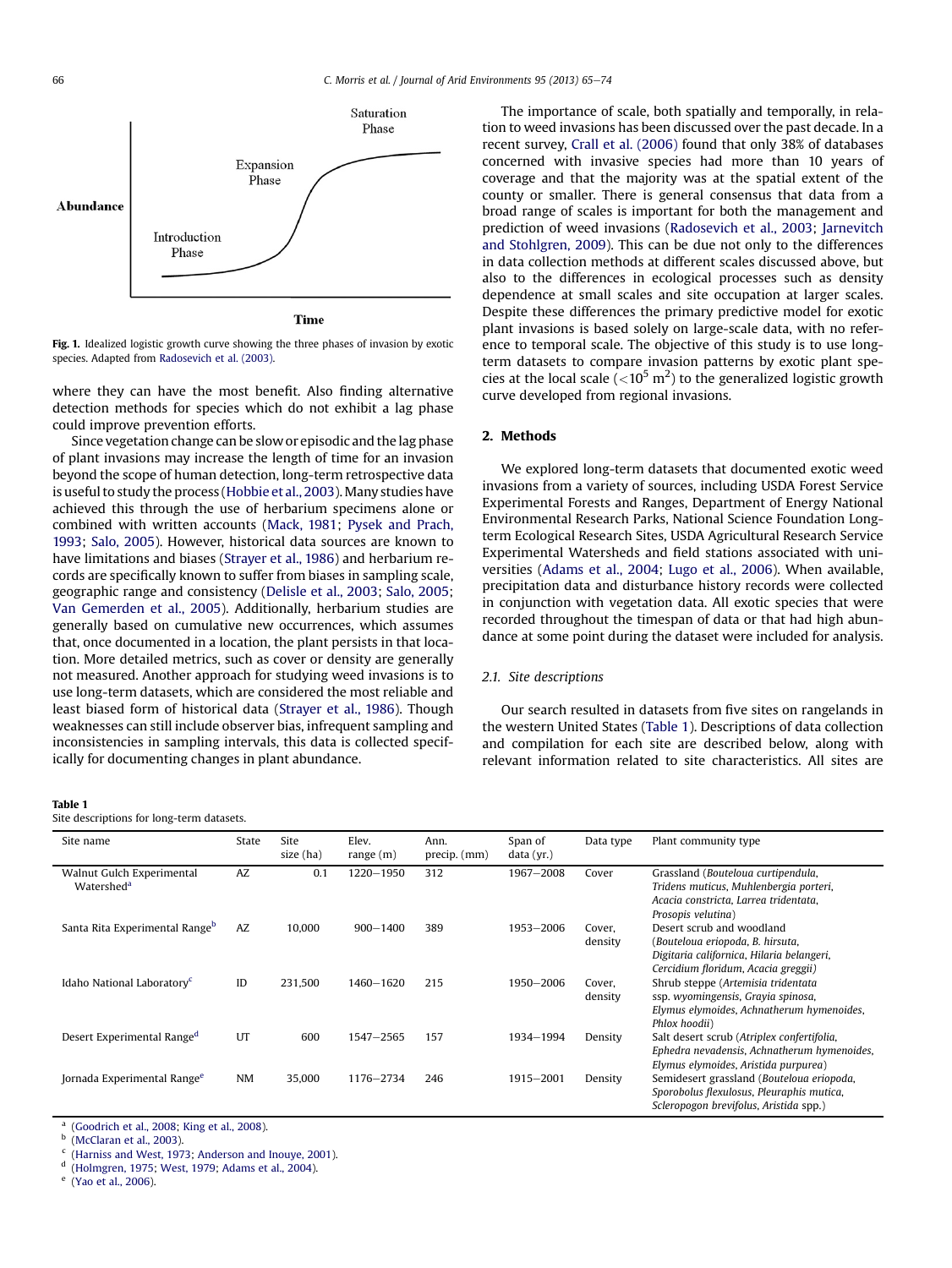situated in a wildland setting, where the invasion process occurred without targeted weed control measures.

# 2.1.1. Walnut Gulch Experimental Watershed (WGEW)

In 1967, two parallel 30.5 m transects were established 15.2 m apart alongside each of 55 rain gages placed along a precipitation gradient in the watershed [\(King et al., 2008](#page-8-0)). Foliar cover data for each species was collected using the line-intercept method in September. In 2008 the method for cover data changed to point intercept. Of the sites where data were collected through 2008, only one (RG82) was invaded by an exotic plant species, which are the data presented here. There are no records of recent fires or intentional plant introductions at RG82, though some grazing has occurred there. The data were converted to presence/absence (see below) by dividing each transect into 0.5 m segments.

#### 2.1.2. Santa Rita Experimental Range (SRER)

Starting in 1953, 132 permanent 30 m transects were established in 12 pastures on the range ([McClaran et al., 2003\)](#page-8-0). Data on plant species and basal cover were measured annually during the dormant winter season (January-July) using the line-intercept method until 1966, and then sporadically through 2006, though not every transect was read every year. The data used here consists of mean cover values of exotic species from a subset of transects which were sampled consistently for the years presented. Exotic perennial forage grasses, including Lehmann lovegrass (Eragrostis lehmanniana Nees), were first seeded in experimental plots in the late 1930s on the Santa Rita Experimental Range with work on Lehmann lovegrass continuing through the late 1960s [\(Cable, 1971;](#page-8-0) [McClaran et al., 2003](#page-8-0)). There are no records of it being seeded directly on the long-term transects. The US Forest Service also implemented mechanical and chemical mesquite removal treatments during the 1950s and a large fire burned 23 transects in 1994. A range of different grazing regimes has occurred in the area over the many years of experimentation. The data presented here are from areas both treated and untreated for mesquite and areas that burned in 1994 and remained unburned.

## 2.1.3. Idaho National Laboratory (INL) site

Ninety-four permanent plots were initially established at the Idaho National Laboratory (INL) Site in 1950 along two perpendicular macro-transects dividing the site into four quadrants and extending slightly beyond the boundaries of INL [\(Harniss and West,](#page-8-0) [1973;](#page-8-0) [Anderson and Inouye, 2001](#page-8-0)). Most plots were separated by a distance of 1.6 km and each consisted of 20, 0.3  $m<sup>2</sup>$  quadrats laid out along two 15.24 m parallel transects. Basal cover and density data were collected approximately every 5-10 years from 1950 to 2006 on a subset of plots during the months of June and July. Very few exotic species were recorded by the cover data and rarely persisted for multiple sample years. The density data, however, documented several exotic species which met the criteria for inclusion. The data presented here are mean densities calculated from the 61 plots which were sampled consistently during the span from 1950 to 2006. Basal cover data, using the line-intercept method on the same transects, are also included for one exotic forage grass.

Several fires have occurred within INL during the span of data collection, but they did not affect more than a few monitoring plots at a time. Approximately half of the monitoring plots are located within the boundaries of Bureau of Land Management (BLM) grazing allotments and are grazed occasionally. There are records of the exotic forage grass, crested wheatgrass (Agropyron cristatum) being seeded within the boundaries of INL [\(Marlette and Anderson,](#page-8-0) [1986\)](#page-8-0), though not within any of the long-term plots.

#### 2.1.4. Desert Experimental Range (DER)

From 1934 to 1935 a series of twenty  $98-130$  ha sheep grazing paddocks was set up, 16 of which included two 0.4 ha exclosures. Over the years, each paddock was exposed to varying intensity and seasonality of sheep grazing ([Harper et al., 1996\)](#page-8-0). Permanent plots with dimensions of 1.5 m by 6 m were located in both grazed and excluded portions of each paddock. Plot maps of individual plants were created in the summer (June–September) at varying intervals by species and size. Plot maps were then used to calculate values for plant density and cover. Since plants with annual life forms were not included in the cover data and the exotic species were all annual, only density data are included here. A subset of plots which had been consistently sampled and had an exotic species present at some point was included for each exotic species. The years which had the highest density of the exotic species were used to determine the subset.

### 2.1.5. Jornada Experimental Range (JER)

From 1915 to 1932 a series of 120 permanently marked 1  $m<sup>2</sup>$ plots was established in both upland and lowland grassland types, of which most were sampled annually until 1979, except for small gaps in the mid 1950s and 1960s ([Yao et al., 2006](#page-9-0)). After 1979, the plots were not sampled again until 1995 and 2001. Data were collected on plant species, plant density and plant location, during the winter months. The data presented here are mean densities from all plots sampled for each year that had at least one record of an exotic species present over the course of the dataset.

## 2.2. Statistical analysis

Since herbaria studies used in regional data are based on the presence of a species, we converted data from long-term datasets into presence/absence data to compare the two methods. Presence/ absence data was generated by counting presence in each sampling unit (transect or quadrat) and was presented as a proportion of the total number of sampling units. On both the primary and converted data, we performed a non-linear regression based on a symmetrical sigmoidal logistic curve in SigmaPlot 11 with time as the independent variable. A three-parameter equation was used since it has a lower asymptote of zero, which best reflects the pre-invasion status of a site

$$
y = \frac{a}{1 + \left(\frac{x}{x_0}\right)^b}
$$

where  $y$  is plant abundance,  $a$  is the upper asymptote, the absolute value of b represents the curvilinear properties of the sigmoidal curve, including the slope of the maximum growth rate and the radius of the curve for the transitions to and from the asymptotes,  $x$ is the independent variable and the absolute value of  $x_0$  is the point on the x-axis where the inflection point and maximum growth rate occurs [\(Yin et al., 2003](#page-9-0)). Parameter  $b$  was constrained at  $-1300$  to prevent transitions that resulted in near-right angles and nearvertical exponential growth. Parameter a was constrained at 1.0 or 100 to prevent presence or cover values greater than 100%. For density data, a was constrained to represent reasonable maximum densities, depending on the species. In order to avoid inflating  $R^2$ values, all zeros for the dependant variable prior to the first zero preceding the first non-zero value were excluded from the analysis, though were graphed for presentation. We chose to accept significance values of  $P > 0.1$  and  $R^2$  values of 0.6 and higher as fitting the logistic growth curve. Regression was fit to the means for each sampling period, rather than each data point in order to reduce effects from variation between sampling units and maintain focus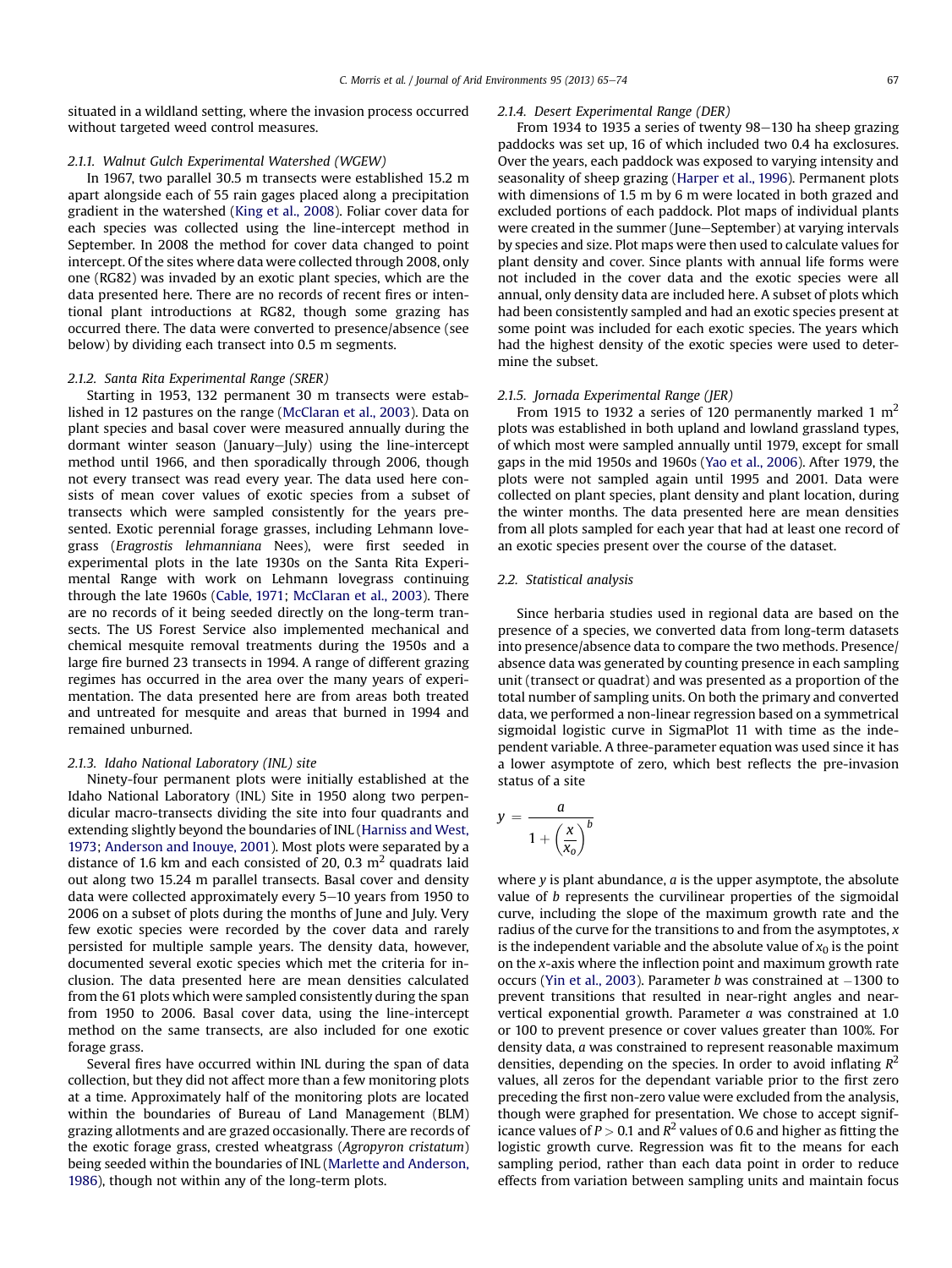<span id="page-3-0"></span>on the site level. Cover data was relativized as the proportion of total plant cover for WGEW, since it was based on foliar cover and could be compared to canopy cover data collected for shrubs.

#### 3. Results

From the five datasets recovered, seven exotic species fit our criteria for inclusion in analysis: crested wheatgrass (A. cristatum), desert alyssum (Alyssum desertorum), cheatgrass (B. tectorum), Lehmann lovegrass (E. lehmanniana), halogeton (Halogeton glomeratus), Russian thistle (Salsola tragus) and tumble mustard (Sisymbrium altissimum). Three species occurred at multiple sites: Lehmann lovegrass, Russian thistle and cheatgrass. Four of the seven species were annual forbs (desert alyssum, halogeton, Russian thistle and tumble mustard) and one was an annual grass (cheatgrass). The two perennial species are bunch grasses intentionally introduced to North America as forage species for livestock (crested wheatgrass and Lehmann lovegrass).

Two species in combinations with three different sites and three types of data had significant models and  $R^2$  values high enough to qualify as adequately fitting the logistic curve (Figs. 2 and [3\)](#page-4-0). This included Lehmann lovegrass at WGEW and SRER and desert alyssum at INL Site. Due to the decline during the later years, the logistic curve would not fit the entire range of density, cover or presence data, for Lehmann lovegrass at SRER. However, as explained later, we felt justified in excluding the decline phase of



Fig. 2. Abundance of Eragrostis lehmanniana at Santa Rita Experimental Range (SRER) and Walnut Gulch Experimental Watershed (WGEW) over time. The graphs on the right side represent the presence data derived from the data presented to the left. The dashed line plots the best fit for a logistic curve. At SRER data from the decline phase of the curve was excluded from analysis in order to allow a curve to fit to the lag and expansion phases. Parameter values fit the equation listed in [Methods](#page-1-0) section. Error bars represent one standard error.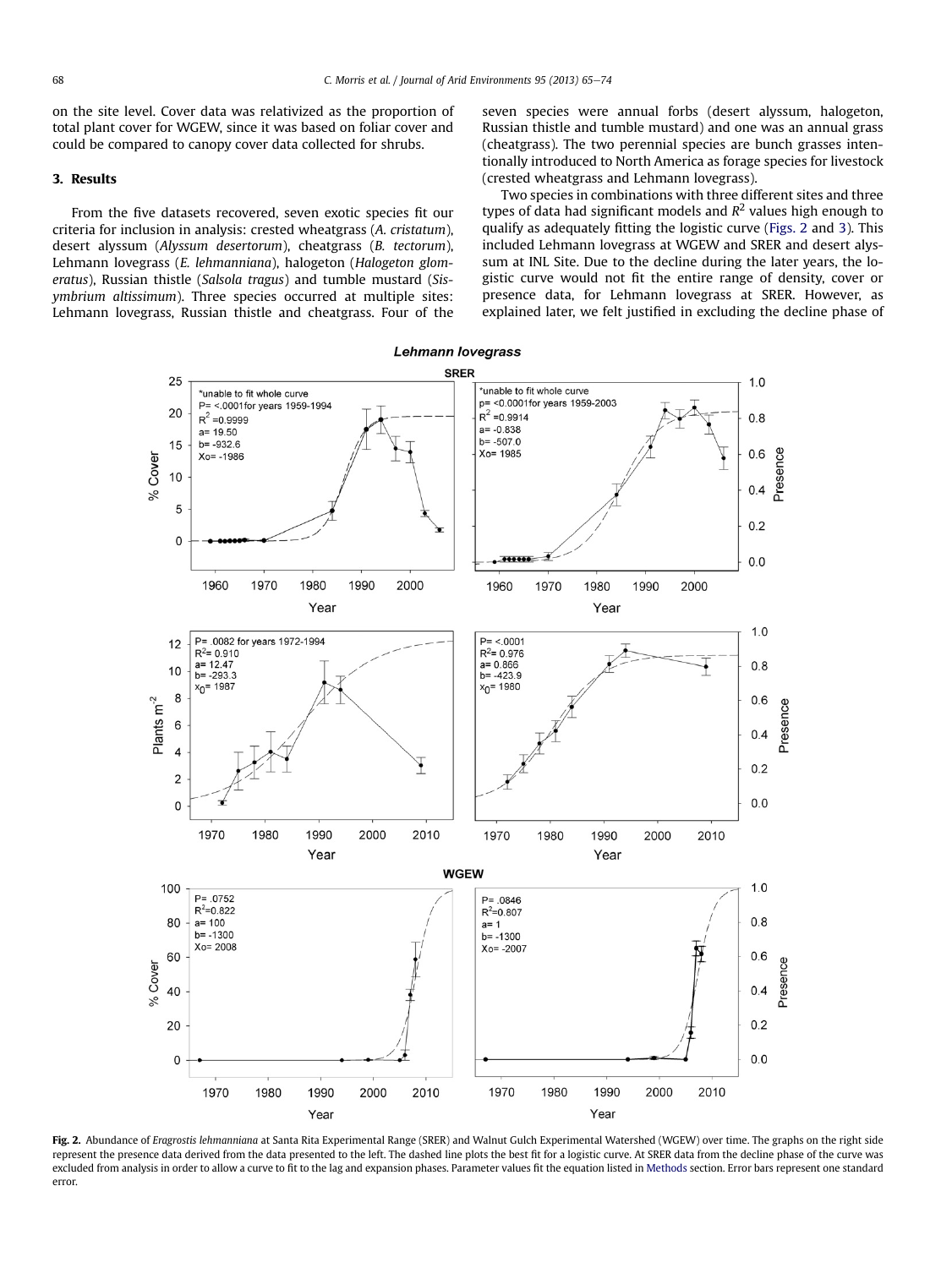<span id="page-4-0"></span>

Fig. 3. Abundance of Alyssum desertorum, Sisymbrium altissimum and Halogeton glomeratus at Idaho National Labs (INL). The graphs on the right side represent the presence data derived from the data presented to the left. The dashed line plots the best fit for a logistic curve. Parameter values fit the equation listed in [Methods](#page-1-0) section. Error bars represent one standard error.

the data from analysis in order to learn what we could from the introduction and expansion phases of the data. Six species at three different sites either did not fit the criteria for fitting the logistic growth curve or SigmaPlot 11 was unable to fit a logistic curve to the data (Figs.  $4-6$ ).

# 4. Discussion

## 4.1. Model fit

Long-term datasets collected at the local scale produced a greater variety of curve shapes than accounts published from regional studies, which all generally conformed to the logistic curve ([Mack, 1981](#page-8-0); [Salo, 2005\)](#page-9-0). In addition to curves that conformed to the logistic growth form ([Figs. 2](#page-3-0) and 3), multiple species exhibited seemingly sporadic spikes and dips in abundance (Figs.  $3-6$ ). In some cases, the sudden increases arise from a baseline of zero (Figs. 3 and [5\)](#page-6-0), whereas other species seem to be persisting at a very dynamic equilibrium ([Figs. 4](#page-5-0) and [6\)](#page-7-0). If this is indeed the case, than the dataset did not document the lag or expansion phase of the original invasion.

For Lehmann lovegrass at SRER ([Fig. 2](#page-3-0)) we were only able to achieve a model fit if we excluded the decline phase of the density, cover and the associated presence/absence data. We felt justified in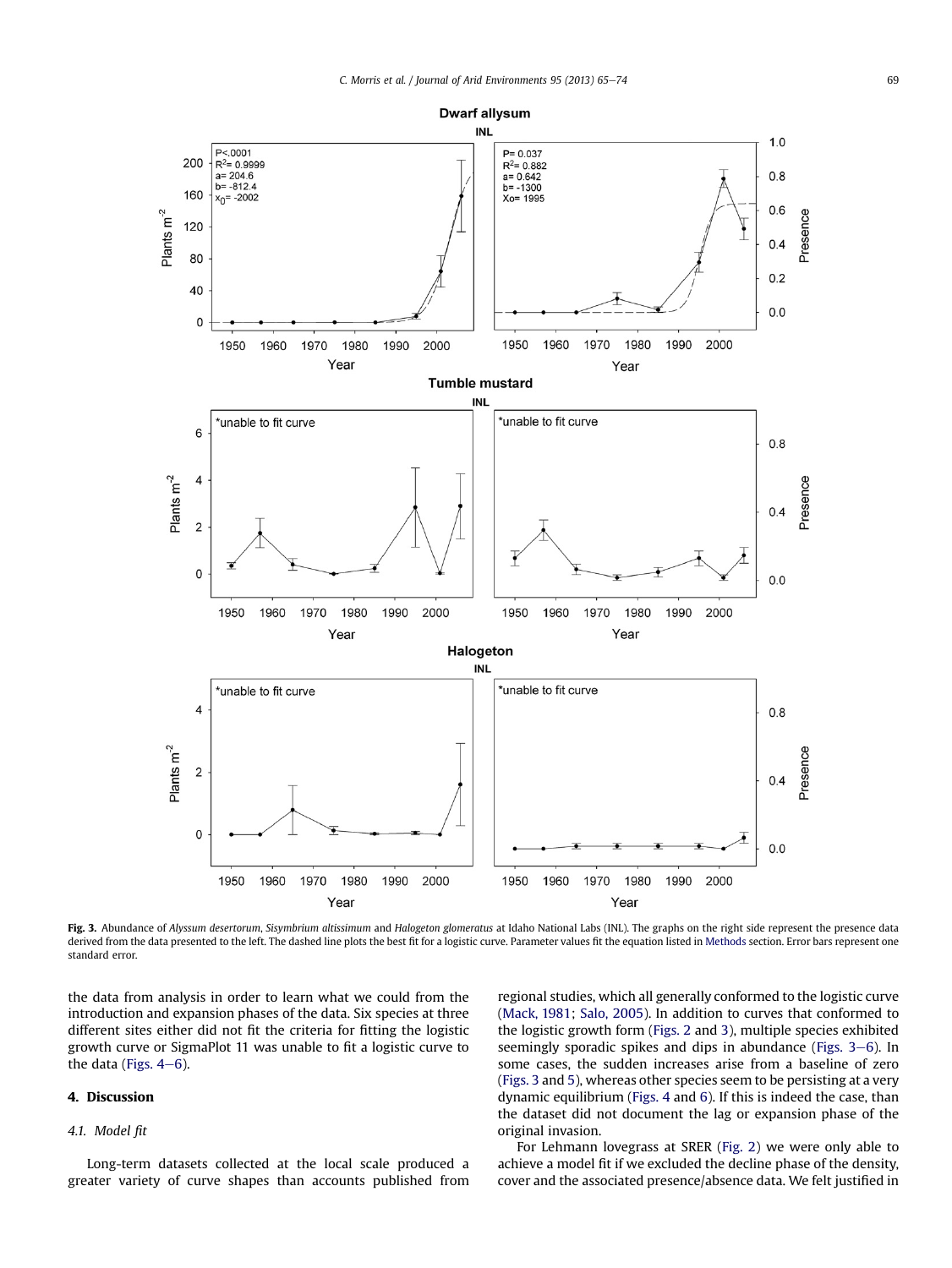<span id="page-5-0"></span>

Fig. 4. Abundance of Agropyron cristatum at Idaho National Labs (INL). The graphs on the right side represent the presence data derived from the data presented to the left. The dashed line plots the best fit for a logistic curve. Parameter values fit the equation listed in [Methods](#page-1-0) section. Error bars represent one standard error.

limiting our analysis to the lag and expansion phases of the curve in order to learn what we could. However, since the rapid increase and subsequent decline are explained by a period of above-average precipitation, followed by a drought ([McClaran et al., 2010\)](#page-8-0), the data suggests that this invasion of Lehmann lovegrass is being driven by increased resource availability ([Davis et al., 2000\)](#page-8-0) and not some internal plant characteristic ([Radosevich et al., 2003](#page-9-0)). Only time will tell whether the invasion of Lehmann lovegrass at WGEW follows a similar pattern. For both crested wheatgrass at INL Site (Fig. 4) and Russian thistle at DER ([Fig. 5\)](#page-6-0) the model fit the general curve shape, but was nonsignificant due to high variability between sampling years. Since high variability in plant abundance can be common on rangelands due to high variability in interannual precipitation, it may be appropriate to adjust the model criteria when working in these systems.

For the species that did not fit the model, most were characterized by seemingly sporadic spikes and crashes (Figs.  $3-6$  $3-6$ ). These are probably related to resource pulses ([Davis et al., 2000](#page-8-0)) either from increased precipitation as observed by [Hobbs et al. \(2007\)](#page-8-0) in California grasslands, or by undocumented disturbances. For cheatgrass at DER ([Fig. 6](#page-7-0)), the paucity of data points made fitting the model impossible, even though the data appear to be in the increase phase of a logistic curve. It is also possible that we are seeing a spike that returned to baseline levels after time; only resampling will tell for sure.

An invasive plant is generally described as an exotic species that successfully reproduces and spreads in its introduced range ([Mack](#page-8-0) [et al., 2000](#page-8-0); [Pysek et al., 2004\)](#page-9-0). Based on this definition and the data gathered from these long-term datasets we cannot conclude whether any of these species fit that definition. Even though several datasets fit the statistical model, none of the data actually exhibit the transition into the saturation phase as illustrated in the theoretical model. The statistical model predicts saturation in some cases, however in this result it is based primarily on the symmetry generated by the logistic curve instead of by empirical data. In reality, it is unclear from the data if these species will persist, decline or fluctuate in equilibrium.

Although desert alyssum fits the expansion phase of the model well, it is not usually placed in the same category as other invasives due to its lack of documented ecological impacts, thus far. It neither appears on any state noxious weed lists [\(NRCS, 2012](#page-8-0)), nor has it been found responsible for any ecological impacts, based on searches for published studies. This is consistent with research which has shown that while the rate of spread is positively correlated with final extent [\(Forcella, 1985\)](#page-8-0), there is no correlation between rapid population expansion and ecological impact [\(Ricciardi](#page-9-0) [and Cohen, 2007\)](#page-9-0). This may be due to the "rule of tens" theory that suggests only one in ten introductions leads to a successful invasion and that only one in ten successful invasions results in ecological impacts [\(Williamson and Fitter, 1996\)](#page-9-0). The combination of the "rule of tens" and lag phase dynamics make it very difficult to predict which plants become invaders, which invaders become ecologically damaging and where to prioritize management of exotic plants during early stages of invasion.

Crested wheatgrass also exhibits the curve of an invading species, but in reality the current cover values are so low that there is little likelihood of ecological impacts at the local scale. However, at the plot scale, crested wheatgrass is beginning to become dominant in areas where it does occur, while native grasses are declining ([Forman et al., 2010\)](#page-8-0). Therefore, the extent of ecological impact depends entirely at which spatial scale it is viewed from. This underscores the differences in ecological processes that can drive

# **Crested wheatgrass**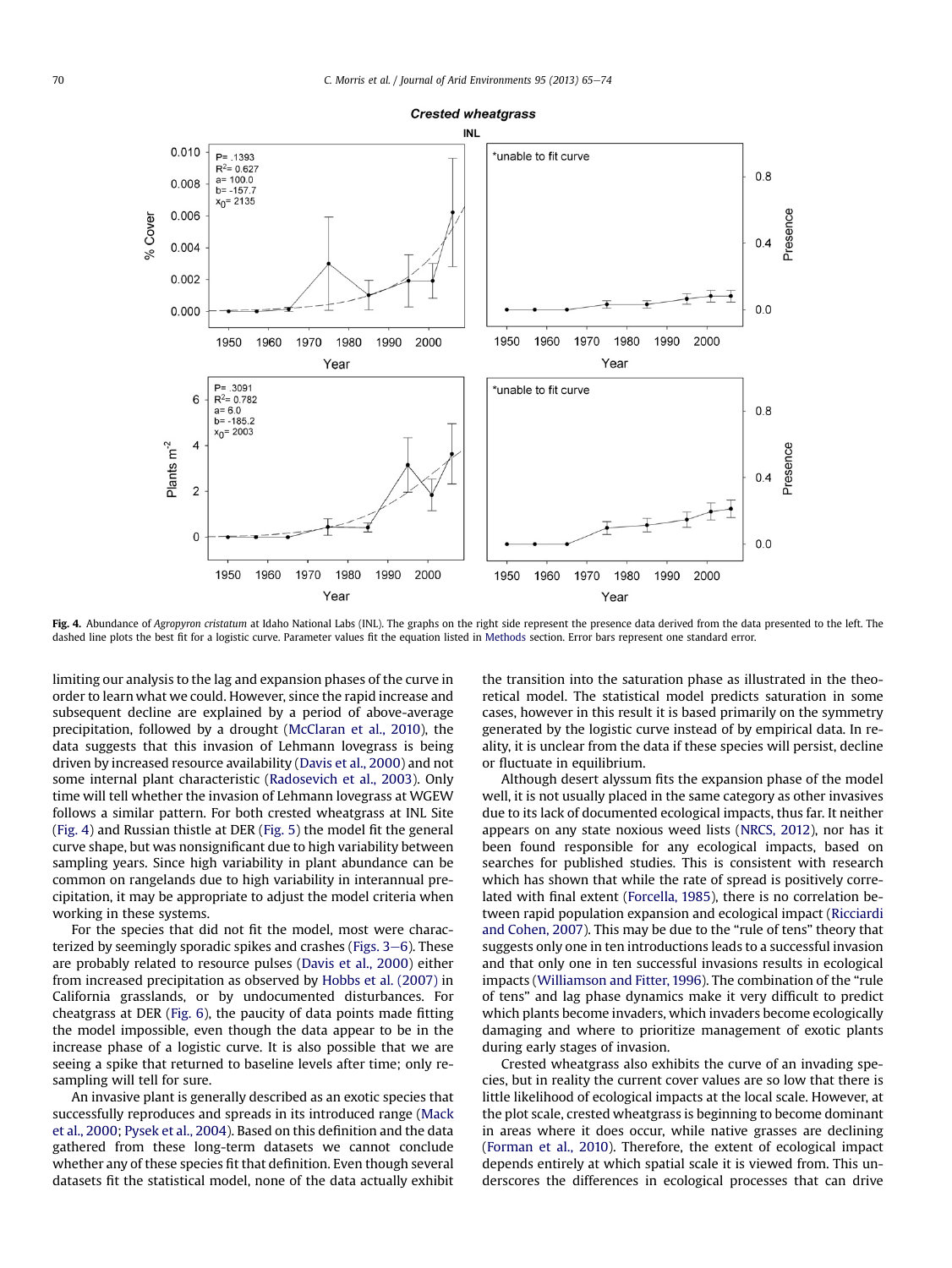<span id="page-6-0"></span>

Fig. 5. Abundance of Salsola tragus at Desert Experimental Range (DER), Idaho National Labs (INL) and Jornada Experimental Range (JER). The graphs on the right side represent the presence data derived from the data presented to the left. The dashed line plots the best fit for a logistic curve. Parameter values fit the equation listed in [Methods](#page-1-0) section. Error bars represent one standard error.

invasions at different scales; at small scales density dependence and resource competition may be important, whereas at large scales colonization and infilling may be driving factors.

## 4.2. Lag phase dynamics

After first being documented on the site, most of the species/site combinations that fit the logistic model exhibited a lag phase before exponential expansion began. The exception was Lehmann lovegrass at WGEW, which entered into the expansion phase very abruptly. Even though Lehmann lovegrass was initially detected 7 years before expansion, it was not detected again until 1 year before exponential expansion began which resulted in a curve without the slow increase generally seen in the lag phase. Tropical areas have been shown to have shorter lag times than temperate regions ([Daehler, 2009\)](#page-8-0), which suggests a negative correlation between annual precipitation and lag times; however, effects from resource pulses, droughts and multi-equilibrial vegetation dynamics in arid and semi-arid regions may not support this generalization ([Laycock, 1991;](#page-8-0) [Davis et al., 2000\)](#page-8-0). The lag phase is an especially important time for the management of invasions and this example illustrates the dangers of relying on existing vegetation as the indicator of invasion risk. The adoption of seedbank analysis may provide the land manager a more accurate indicator of potential vegetation in cases where plants rely on seed for reproduction ([Travnicek et al., 2005](#page-9-0)).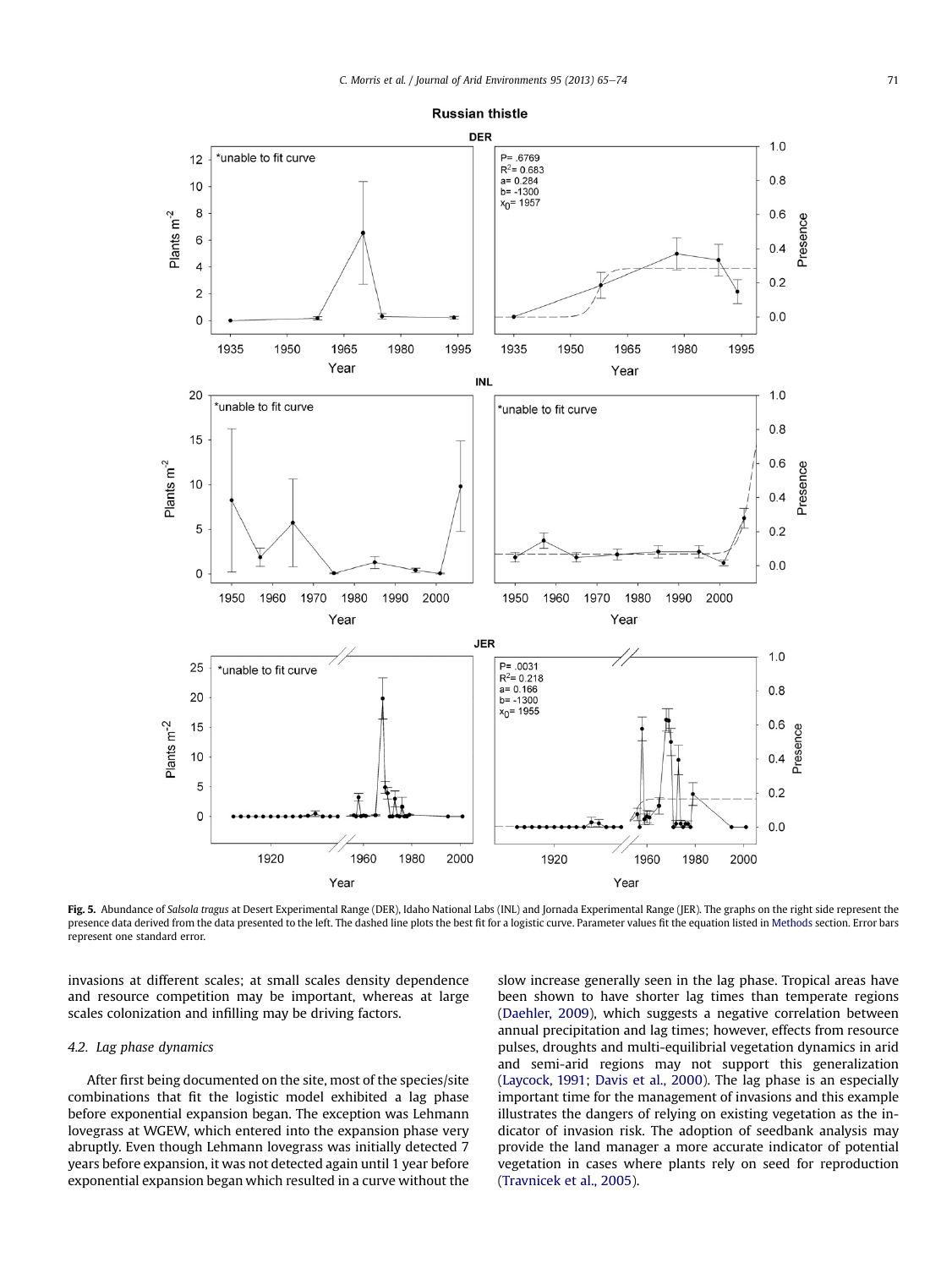<span id="page-7-0"></span>

Fig. 6. Abundance of Bromus tectorum at Idaho National Labs (INL) and Desert Experimental Range (DER) and Sisymbrium altissimum at INL. The graphs on the right side represent the presence data derived from the data presented to the left. The dashed line plots the best fit for a logistic curve. Parameter values fit the equation listed in [Methods](#page-1-0) section. Error bars represent one standard error.

Based on the long-term data presented here, the order of shortest to longest lag phase was: Lehmann lovegrass at WGEW (1 year), desert alyssum (13 years) and Lehmann lovegrass at SRER based on cover (23 years). Since the density data for Lehmann lovegrass at SRER did not start at zero, we were unable to calculate a lag phase. The length of the lag phase for the introduced perennial forage grass Lehmann lovegrass at SRER is especially surprising considering that it was selected for suitability in the regions. We can assume that the need for adaptation did not slow local expansion; therefore some step during the colonization process must be slowing it down. Likewise, the annual forb desert alyssum had been documented for longer than 30 years in the region prior to its appearance at INL [\(Rice, 2012\)](#page-9-0). Given that plants with annual life cycles are expected to have the shortest lag phases ([Pysek and](#page-9-0) [Prach, 1993\)](#page-9-0), due to both short generation times and rapid time to reproduction, this data suggests that processes other than adaptation and seed limitation can slow rates of invasion. Since none of the species documented by the long-term datasets presented here were new to the region at the time of their first appearance in the datasets, we cannot speculate regarding the importance of adaptation during the lag phase.

## 4.3. Scale

In terms of both spatial and temporal scale, the results from this survey of long-term datasets highlight the need for a broad range of types of data to meet both management and research needs. For example, our results on the establishment of crested wheatgrass in an area where it was not originally seeded, confirm results from other studies in southern Idaho that show an expansion in range of introduced Agropyron sp. at the local scale [\(Hull and Klomp, 1967\)](#page-8-0). Despite this, there has been no documentation within the region of changes in distribution. This is in contrast to the northern Great Plains region, where crested wheatgrass is considered generally invasive [\(Heidinga and Wilson, 2002\)](#page-8-0). Research has shown the importance of using data from multiple scales in order to fully understand the impact of this region-wide invasion ([Henderson](#page-8-0) [and Naeth, 2005\)](#page-8-0).

Despite each dataset spanning >50 years, they were still generally inadequate for answering our question. In most cases the results were inconclusive because the invasion process had not progressed to a definitive state, which can only be resolved by the passage of time and further data collection. Temporal resolution appears to be less important than temporal span for testing the fit for the logistic growth model. Sites that were sampled sporadically (WGEW) and regularly (INL) both documented species that fit the curve well. It doesn't appear that more frequent sampling would increase the ability to detect a logistic curve pattern. However, detecting other ecological processes may require more detailed data collection. For example [Piemiesel \(1951\)](#page-9-0) observed a cycling effect after disturbance between the three annuals, cheatgrass, Russian thistle and tumble mustard with data collected annually. Only at JER was the data collected frequently enough to have detected this phenomenon, if it had occurred.

#### 4.4. The utility of long-term datasets

The collection of both density and cover data at INL and SRER and the conversion of these data types to presence/absence data provides some insight into what types of data are best for analyzing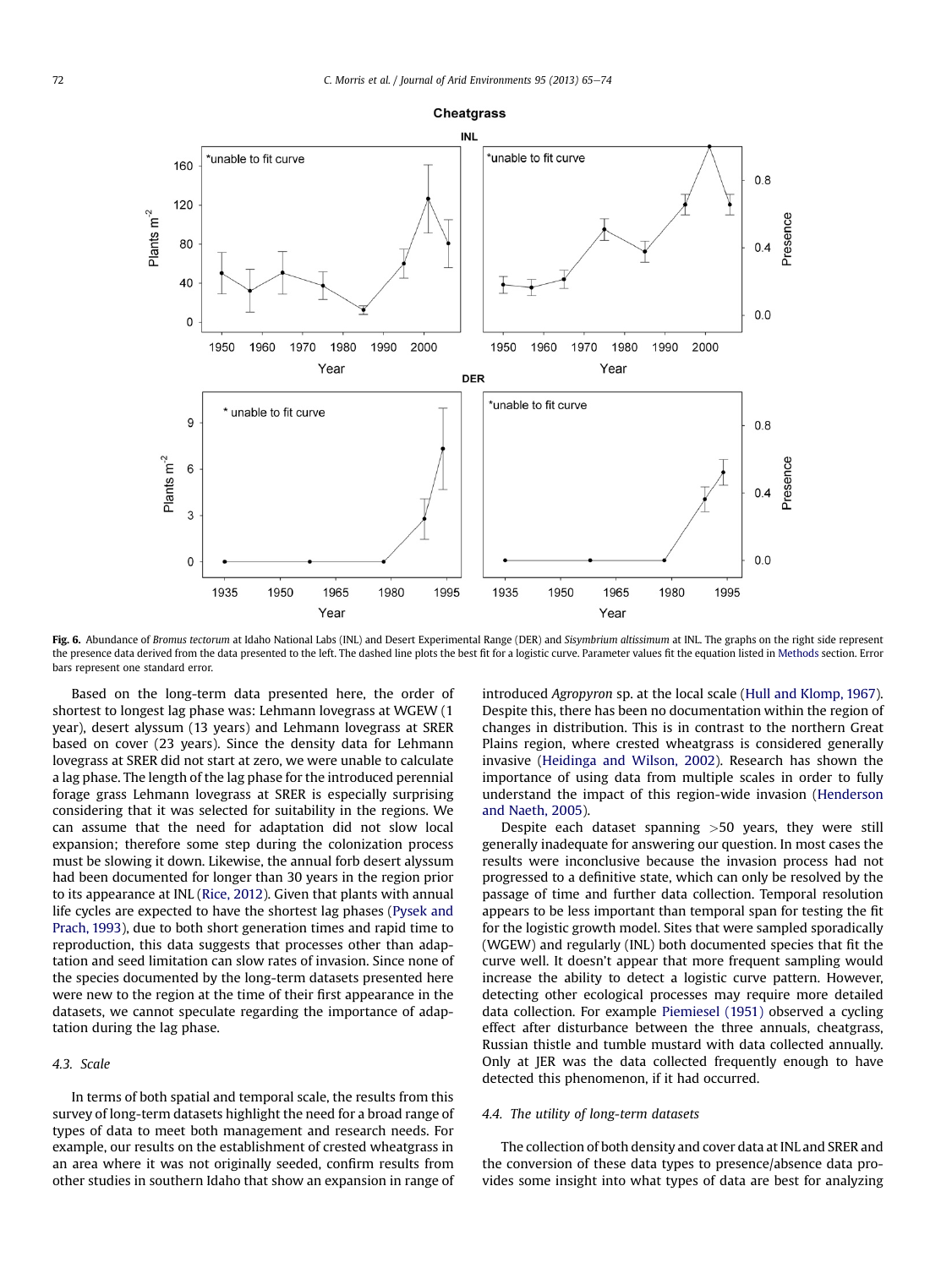<span id="page-8-0"></span>weed invasions. Density data seemed more sensitive than cover data based on the number of annuals at INL that were detected by the two data types. However, the disadvantage of density data is that it does not account for interannual changes in size of individuals or instances of self-thinning [\(Silvertown and Charlesworth, 2001](#page-9-0)). Cover data is less sensitive, but would detect changes in size and would remain relatively constant in cases of self-thinning, as long as data were collected at the same time of year. The other advantage of cover data is that it can be relativized based on total vegetation cover and account for annual changes in productivity. With density data, additional information, such as biomass, would be useful to identify declines in overall plant productivity caused by factors other than plant interactions.

In general, the presence/absence data seems more stable than the both cover and density data, both in terms of variance and differences between sampling points. The presence/absence data mostly tracked the data that it was derived from, but there were some instances where the two data types contradicted each other. For Lehmann lovegrass at WGEW ([Fig. 2](#page-3-0)) the cover values continue to rise as time progresses, while presence begins to fall. A similar situation occurs for desert alyssum at INL [\(Fig. 3](#page-4-0)), though the curve flattens out, rather than continuing to rise. For cheatgrass at INL ([Fig. 6\)](#page-7-0) there is a decline in overall density in the middle of the curve, though presence in plots increases. These discrepancies suggest that both types of data could be useful for land managers at the local scale. A decrease in overall density might represent an opportunity for eradication in some locations, while a decrease in presence might indicate that preventive measures to limit spread are being effective. The leveling off of the presence/absence curve for desert alyssum, as density continues to rise, may also indicate a fourth stage of the invasion process: infilling. This means that with more detailed data, the window for eradication may be longer at the local scale than would be assumed based on the regionallybased model. In general, it appears that land managers require more detailed data for decision-making than what can be provided from a general model, produced from region-wide data.

In this first use of long-term datasets to compare invasions at the local scale to the logistic growth model, we have found plenty of evidence for exceptions to the regionally-based model and several inconclusive cases. The many examples of species that did not fit the model is likely related to sites being situated in arid and semiarid climates where resource pulses, drought and multiequilibrium dynamics are major drivers of vegetation change. A model that can incorporate these complexities will be much more useful in these environments. Our hope is that understanding the exceptions to the rule will aid in management and that the ideas discussed here will initiate further study of exotic plant invasions using long-term datasets.

## Acknowledgments

We would like to thank all those that were involved in the collection, archiving and dissemination of the long-term data used in this study, including Dr. Kris Havstad, Dr. Mitchel McClaran and Dr. Roger Blew. We would also like to thank two anonymous reviewers for their feedback.

#### References

- Adams, M.B., Loughry, L.H., Plaugher, L.L., 2004. Experimental Forests and Ranges of the USDA Forest Service. General Technical Report NE-321. USDA Forest Service Northeastern Research Station, Newton Square.
- Anderson, J.E., Inouye, R.S., 2001. Landscape-scale changes in plant species abundance and biodiversity of a sagebrush steppe over 45 years. Ecological Monographs 71, 531-556.
- Cable, D.R., 1971. Lehmann lovegrass on the Santa Rita experimental range, 1937– 1968. Journal of Range Management 24,  $17-21$ .
- Crall, A.W., Meyerson, L.A., Stohlgren, T.J., Jarnevich, C.S., Newman, G.J., Graham, J., 2006. Show me the numbers: what data currently exists for non-native species in the USA? Frontiers in Ecology and the Environment  $4.414-418$ .
- Crooks, J.A., 2005. Lag times and exotic species: the ecology and management of biological invasions in slow-motion. Ecoscience  $12.316 - 329$ .
- Daehler, C., 2009. Short lag times for invasive tropical plants: evidence from experimental plantings in Hawai'i. PLoS One 4 (2), e4462.
- Davis, M.A., Grime, J.T., Thompson, K., 2000. Fluctuating resources in plant communities: a general theory of invasibility. Journal of Ecology 88, 528-534.
- Delisle, F., Lavoie, C., Jean, M., Lachance, D., 2003. Reconstructing the spread of invasive plants: taking into account biases associated with herbarium specimens. Journal of Biogeography 30, 1033-1042.
- Ellstrand, N.C., Schierenbeck, K.A., 2000. Hybridization as a stimulus for the evolution of invasiveness in plants? Proceedings of the National Academy of Sciences of the United States of America  $97, 7043-7050$ .
- Forcella, F., 1985. Final distribution is related to rate of spread in alien weeds. Weed Research 25, 181-191.
- Forman, A.D., Blew, R.D., Hafla, J.R., 2010. The Idaho National Laboratory Site Longterm Vegetation Transects: A Comprehensive Review. US Department of Energy/S.M. Stoller Corp., Idaho Falls. [http://www.gsseser.com/PDF/LTVReport2010.](http://www.gsseser.com/PDF/LTVReport2010.pdf) [pdf](http://www.gsseser.com/PDF/LTVReport2010.pdf).
- Goodrich, D.C., Keefer, T.O., Unkrich, C.L., Nichols, M.H., Osborn, H.B., Stone, J.J., Smith, J.R., 2008. Long-term precipitation database, Walnut Gulch Experimental Watershed, Arizona, United States, Water Resources Research 44, 1-5.
- Harniss, R.O., West, N.E., 1973. Vegetation patterns of the National Reactor Testing Station, southeastern Idaho. Northwest Science 47, 30-43.
- Harper, K.T., Van Buren, R., Kitchen, S.G., 1996. Invasion of alien annuals and ecological consequences in salt desert shrublands of western Utah. In: Barrow, J.R., McArthur, D.E., Sosebee, R.E., Tausch, R.J. (Eds.), Proceedings: Shrubland Ecosystems Dynamics in a Changing Environment. USDA Forest Service, Ogden, pp. 58-65. General Technical Report INT-GTR-338.
- Heidinga, L., Wilson, S.D., 2002. The impact of an invading alien grass (Agropyron cristatum) on species turnover in native prairie. Diversity and Distributions 8, 249-258
- Henderson, D.C., Naeth, M.A., 2005. Multi-scale impacts of crested wheatgrass invasion in mixed-grass prairie. Biological Invasions 7, 639-650.
- Hobbie, J.E., Carpenter, S.R., Grimm, N.B., Gosz, J.R., Seastedt, T.R., 2003. The US Long Term Ecological Research Program. Bioscience 53, 21-32.
- Hobbs, R.J., Yates, S., Mooney, H.A., 2007. Long-term data reveal complex dynamics in grassland in relation to climate and disturbance. Ecological Monographs 77,  $545 - 568$ .
- Holmgren, R.C., 1975. The desert experiment range: description, history, and program. In: Hyder, D.N. (Ed.), Arid Shrublands: Proceedings of the Third Workshop of the United States/Australian Rangelands Panel, Tucson AZ, March 26-April 5, 1973. Society for Range Management, Denver, pp. 18-25.
- Hull, A.C., Klomp, G.J., 1967. Thickening and spread of crested wheatgrass stands on southern Idaho ranges. Journal of Range Management 20, 222-227.
- Jarnevitch, C.S., Stohlgren, T.J., 2009. Temporal management of invasive species. In: Inderjit (Ed.), Management of Invasive Weeds. Springer, London, pp. 103-222.
- King, D.M., Skirvin, S.M., Holifield Collins, C.D., Moran, M.S., Biedenbender, S.H., Kidwell, M.R., Weltz, M.A., Diaz-Gutierrez, A., 2008. Assessing vegetation change temporally and spatially in southeastern Arizona. Water Resources Research  $44.1 - 17$ .
- Kowarik, I., 1995. Time lags in biological invasions with regard to success and failure of alien species. In: Pysek, P., Prach, K., Rejmanek, M., Wade, M. (Eds.), Plant Invasions: General Aspects and Special Problems. SPB Academic Publishing, Amsterdam, pp. 15-38.
- Laycock, W.A., 1991. Stable states and thresholds of range condition on North American rangelands: a viewpoint. Journal of Range Management 44, 427-433.
- Lonsdale, W.M., 1993. Rates of spread of an invading species  $-$  Mimosa pigra in northern Australia. Journal of Ecology 81, 513-521.
- Lugo, A.E., Swanson, F.J., Gonzalez, O.R., Adams, M.B., Palik, B., Thill, R.E., Brockway, D.G., Kern, C., Woodsmith, R., Musselman, R., 2006. Long-term research at the USDA Forest Service's Experimental Forests and Ranges. Bioscience 56, 39-48.
- Mack, R.N., 1981. Invasion of Bromus tectorum L. into western North America: an ecological chronicle. Agro-ecosystems 7, 145-165.
- Mack, R.N., Simberloff, D., Lonsdale, W.M., Evans, H., Clout, M., Bazzaz, F.A., 2000. Biotic invasions: causes, epidemiology, global consequences, and control. Ecological Applications 10, 689-710.
- Marlette, G.M., Anderson, J.E., 1986. Seed banks and propagule dispersal in crested wheatgrass stands. Journal of Applied Ecology 23, 161-175.
- McClaran, M.P., Ffolliott, P.F., Edminster, C.B., 2003. Santa Rita Experimental Range: 100 Years (1903-2003) of Accomplishments and Contributions. RMRS-P-30. USDA Forest Service, Ogden.
- McClaran, M.P., Browning, D.M., Huang, C., 2010. Temporal dynamics and spatial variability in desert grassland vegetation. In: Webb, R.H., Boyer, D.E., Turner, R.M. (Eds.), Repeat Photography: Methods and Applications in the Natural Sciences. Island Press, Washington DC, pp. 145-166.
- Moran, V.C., Zimmerman, H.G., 1991. Biological control of jointed cactus, Opuntia aurantiaca (Cactaceae), in South Africa. Agriculture, Ecosystems and Environment 37, 5-27.
- NRCS, 2012. The PLANTS Database, Version 3.5. NRCS. <http://plants.usda.gov> (accessed 29.02.12.).